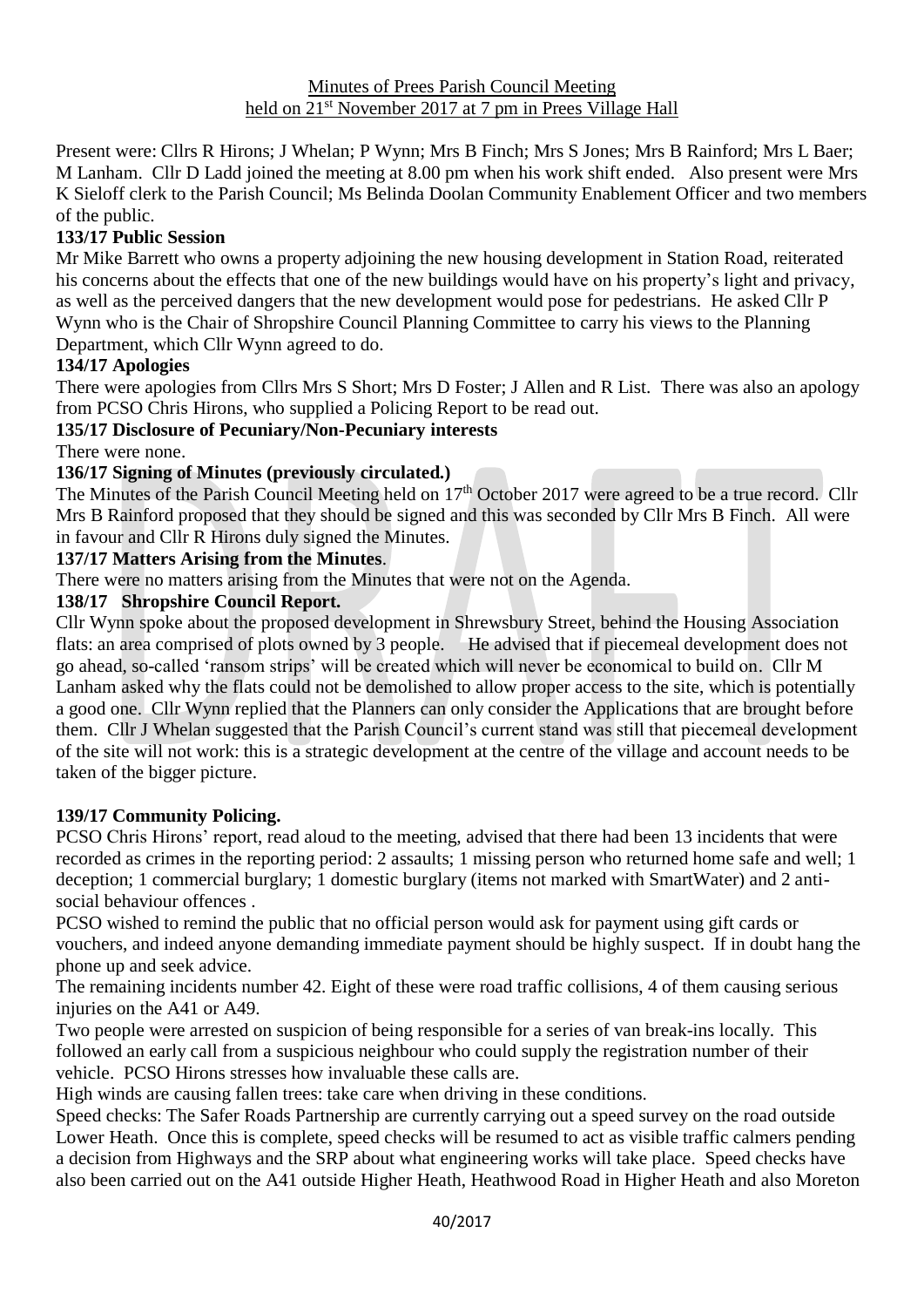Street Prees during school pick up times. Councillors are invited to attend a speed-check to provide a better understanding of the procedure and its effect.

# **140/17 Planning Matters**

Current Applications:

- 17/05127/FUL: Erection of a single storey glazed rear extension. 7 Moreton Street, Prees, Whitchurch, Shropshire SY13 2EF. Applicant: Mr A Park. Cllr J Whelan proposed that the Parish Council's support for this application should be registered. This was seconded by Cllr R Hirons and all were in favour.
- 17/05068/FUL: Erection of a detached dwelling with garage; associated
- landscaping and revised access following demolition of existing dwelling. Rose Villa, 91 Twemlows Avenue, Higher Heath, Whitchurch, Shropshire. Applicants: Mr and Mrs Bartley. Cllr J Whelan proposed that the Parish Council's support for this application should be registered. This was seconded by Cllr R Hirons and all were in favour.
- 17/04470/FUL: Erection of 13 dwellings (re-submission for planning approval of a similar scheme 16/04040/REM and 14/01877/OUT) Land to the North of Station Road, Prees, Shropshire. The Parish Council continues to couch its opposition to this development in the strongest possible terms: it believes that what are needed in Prees are 2/3 bedroom homes, not 4 bedroom 'executive' houses. In addition the Highways conditions are still not discharged and yet the building is going ahead. No conditions have been imposed on the builder so he can work whatever hours he chooses with no consideration of neighbouring residents. Similarly, no conditions have been imposed on construction traffic, resulting in grab-trucks operating perilously close to house windows in Whitebrook Meadow. There was concern expressed by the councillors also that the pavement Works, inadequate as they are to ensure pedestrian safety, will be the last priority: will they indeed ever be completed? The succession of planning applications concerning this site has only added to the confusion surrounding it. Cllr R Hirons proposed that Shropshire County Planning be asked for a pause in the construction work for consultation and review. Cllr M Lanham seconded this and all were in favour. Clerk to register the Parish Council's continuing strong opposition and to make the suggested request.
- 17/05312/FUL: Erection of a single storey extension to an existing dwelling (resubmission to extend time-frame) Hawthorne Cottage, Steel Heath, Prees Heath, Whitchurch, Shropshire. Applicant: Mr and Mrs McVey. The Parish Council asked that its support for this application should be registered: proposed by Cllr R Hirons and seconded by Cllr Mrs B Finch. All were in favour.
- 17/05390/LBC: Replace two wooden ground floor windows affecting a grade ll listed building. Prees Cottage, 9 Whitchurch Road, Prees, Whitchurch, Shropshire.Applicant: Mr James Jones. The Parish Council felt it was unable to comment on this application as it had insufficient information concerning the materials to be used and there was no comment from the Conservation Officer. Proposed by Cllr J Whelan and seconded by Cllr Mrs L Baer. All were in favour.

## **Planning decisions received** from Shropshire Council.

17/03955/REM: Land adjacent to The Croft, Towers Drive, Higher Heath, Shropshire SY13 2HQ. Approval of Reserved Matters (appearance, landscaping, layout, scale) pursuant of 14/00513/OUT for the erection of one dwelling with detached double garage. Permission granted.

17/03639/FUL: Aychley Farm, Aychley, Market Drayton, Shropshire TF9 3SA: works to facilitate the division of 10 no. bedroom dwelling into 2 no. dwellings (3 bed and 4 bed). Permission granted. 16/05870/FUL: Land to the rear of Walford House, 24 Shrewsbury Street, Prees, Shropshire. Erection of dwelling and associated garage/workshop following demolition of garage; formation of vehicular access. Permission granted.

17/03146/FUL: Elmhurst Nursing Home, Armoury Lane, Prees, Shropshire SY13 2EN. Refurbishment of existing care home to provide enhanced care and living facilities together with extensions to provide office, kitchen, laundry and staff amenities, associated drainage and parking facilities. Permission granted.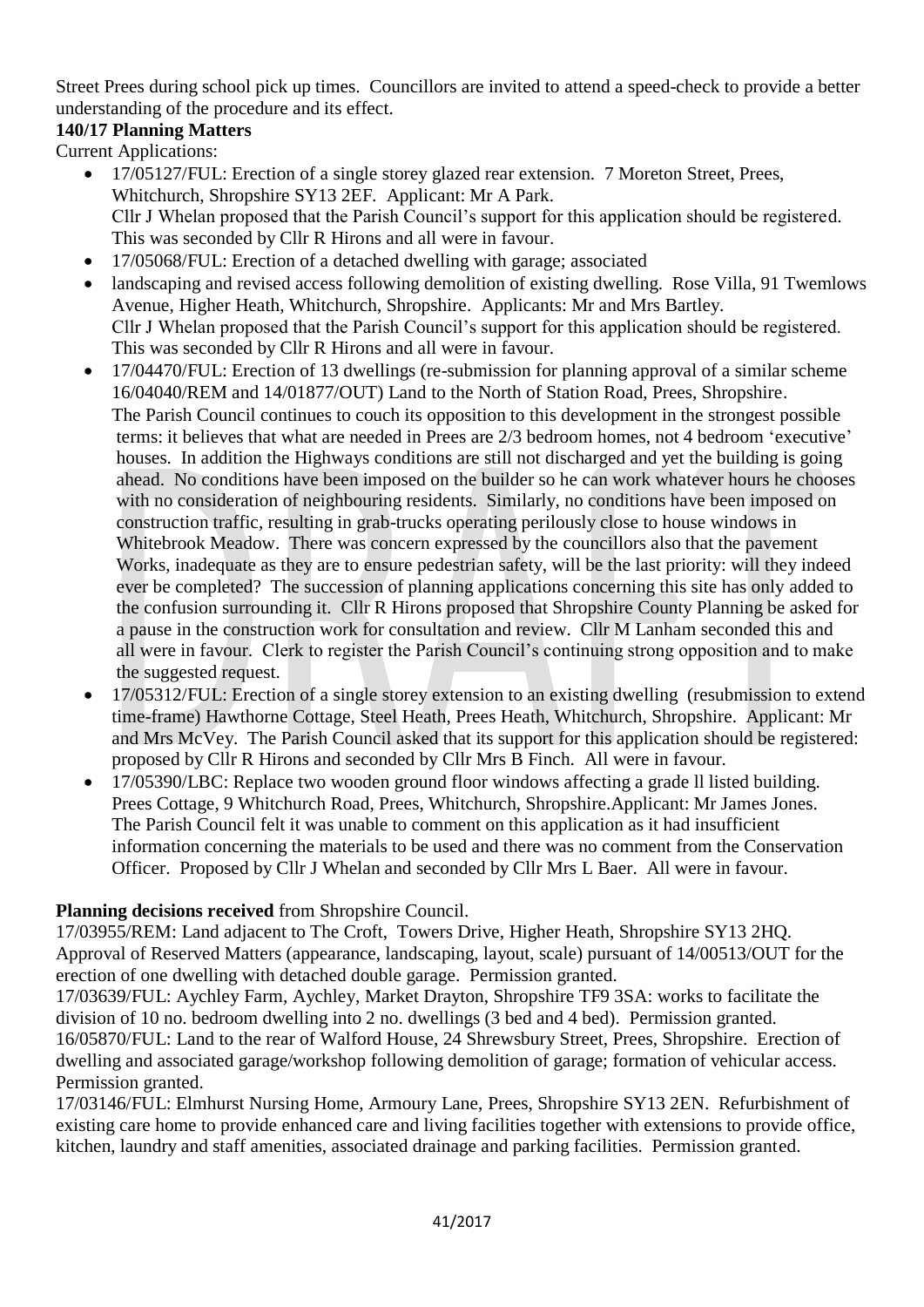17/04309/FUL: Former Anvil Café, Sandford, Whitchurch, Shropshire SY13 2HY. Erection of 3 detached bungalows and associated garages and access following demolition of existing buildings. Permission refused.

Additional planning matter

The Parish Council discussed the idea of holding occasional public Extraordinary Meetings to discuss planning applications whose consultation period did not allow informed and considered discussion at an ordinary Council Meeting. Cllr J Whelan proposed that this principle should be accepted. Cllr Mrs L Baer seconded the proposal and all were in favour.

## **141/17 Parish Matters.**

- Continuing concerns about the use of the A49 for cycle races. The clerk reported she had emailed Mersey Roads Cycling Club voicing the Parish Councils disquiet about the dangerous conditions in which cyclists race on the A49 and awaits a response.
- Mobile phone tower, Mill Street. The clerk reported that a response is still awaited from the Cabinet Minister the Rt Hon Mr Sajid Javid despite her having written to him again.

## **142/17 Parish Council Matters**

- Consultation on the Local Plan Review 2017. Cllr J Whelan reported that Prees is to become a Community Hub. This decision is based on the services and facilities that Prees is perceived to offer. Cllr Whelan expressed disquiet that the scoring method to assess the services and facilities is crude and simplistic. He also expressed concerns that Higher Heath, as a Community Cluster, will not have a development boundary. He reported that current restrictions on development in the countryside will be maintained. Cllr Whelan felt that the multiple and impenetrable documentation sent out did not help, and that it was necessary to peruse this carefully, for which a separate meeting would be necessary. It was proposed by Cllr M Lanham that all councillors able to attend such a meeting should be given the authority to craft a response to the consultation on behalf of the Parish Council and this was seconded by Cllr Mrs B Finch. All were in favour. Clerk to book the Village Hall for Tuesday December  $5<sup>th</sup>$  at 7pm and to circulate details to all councillors.
- South Staffordshire and Shropshire Healthcare: Council of Governors. Do we want to be involved? Cllr S Short had sent her apologies so this item to be carried forward.
- Local Road Safety: date to be set for public meeting to discuss poster competition. Carried forward to December meeting for actioning in New Year.
- Updating the Prees Parish Plan: way forward? Cllr R Hirons suggested that a date for a meeting should be made at the December meeting.
- General Data Protection Regulations coming into force May 2018. Clerk attended an update, during which it was emphasized that each Parish Council would need the services of a qualified and experienced Data Protection Officer and it was suggested that £2000 per annum should be set aside in the budget for this. SALC will provide further guidance in due course.
- Playground estimates. Clerk to invite sales rep for site visit to advise on requirements.
- Installation of Prees village sign (already in the Parish Council's possession) at southern extreme of village. Councillors advised Cllr Wynn on precise required location.
- Pavilion demolition: clerk reported that Scottish Power would disconnect electrical supply to Pavilion 23 November 2017. Clerk to be on hand to unlock to allow access.
- Defibrillator for Fauls: Cllr Ladd and the clerk had both been informed that a defibrillator for Fauls would be funded by the winding-up of the Prees Social Club.
- Budget-setting for 2018-19. Parish Council awaits pre-budget information from Shropshire Council. Meeting to be set for early January to include Cllrs R Hirons; J Whelan and Mrs L Baer.
- 'Battles Over': November 2018. Centenary of the ending of First World War. Beacons are to be lighted at 7 pm on Sunday  $11<sup>th</sup>$  November 2018. Where would be suitable in Prees for the siting of a